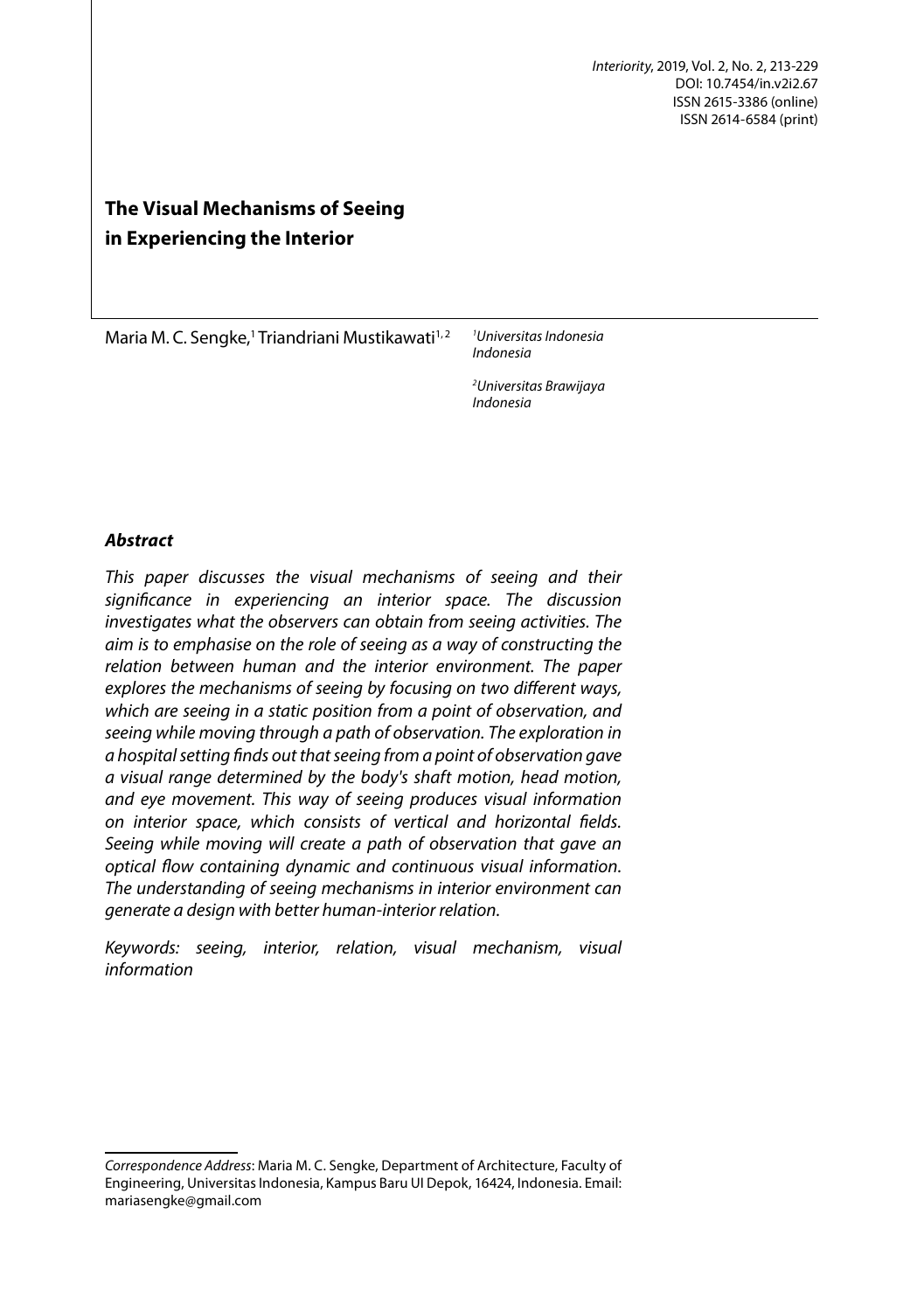## **Introduction**

Seeing is an important mechanism to understand the relation between the body and the interior environment. Human feelings and experiences within an interior can be identified through the relationship between such setting and the body. Our senses, particularly the visual, connect our body to the surrounding environment. An experience of the interior environment evolves from the mechanism of seeing the environment and the performance of the body in connection with the setting. The relation between the constructs of subjective responses and experiences from physical space demonstrates the quality of space where human body is present (Atmodiwirjo & Yatmo, 2018).

Visual discourses in interior focus on the visual or vision-centred perspective on interpreting knowledge, truth and reality (Buci-Gluckmann, 2013). Design of interior space tend to put particular emphasis on visual beauty, displaying visual effects that are rich in decoration (Piotrowski, 2011), suggesting visual domination and the the presence of the hegemony of vision as influenced by the ocularcentric paradigm (Pallasmaa, 2012). As such domination of visual beauty attracted many critics, Sowers (1990) suggests the need to rethink the focus of the visual expression.

This paper discusses the visual mechanism of seeing and its significance in experiencing an interior space, as an attempt to balance the domination of visual beauty. The discussion investigates what the observers can obtain from seeing activities, beyond just obtaining visual experiences. We intend to emphasise the role of seeing as a way of constructing the relation between human and the interior environment, informing how the interior should be designed to generate a better human-interior relation.

## **Seeing as a Transaction**

The seeing activities demonstrate a transaction between architecture as a giver of the view and humans as the receiver of a view as part of the space experience. Such transactions could be explained as a mediation between the experience process carried out by the body in response to the surrounding environment (Yatmo & Atmodiwirjo, 2013). According to Bernie (1996), transactions are forms of interrelated units. An example of a transaction can be seen in the meeting of two people. Sooner or later, they will indicate that they know the existence of each other, giving a form of stimulus. Moreover, someone will react to something or someone related to the stimulus, providing a response transaction by creating an exchange dialogue.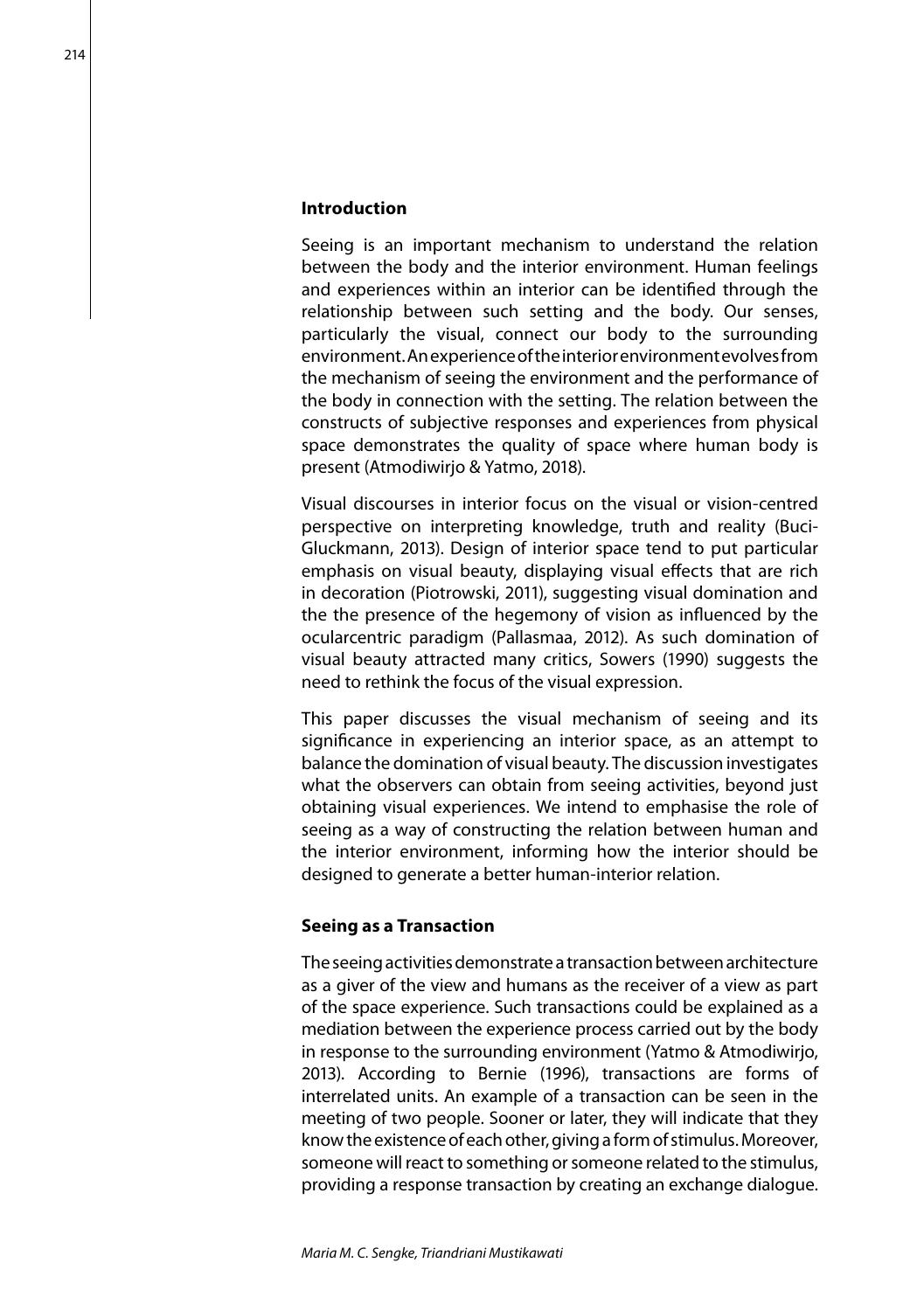In this sense, an analysis of transaction aims to highlight how each stimulus resulted in a particular response transaction.

Viewing activities is seen as a unit of transaction when the environment acts as a stimulus by reflecting light on the surface, and the observer responds by capturing light reflected from the surface (Pallasmaa & Robinson, 2015; Gibson, 2014). As an attempt to elaborate more on the stimulus-response transactions between humans and the environment, this paper focuses on three particular transactions, which are the *seeing-perceiving*, *seeing-understanding*, and *seeing-experiencing* transactions, as the following.

*Seeing-perceiving* becomes a stimulus-response transaction with emphasis on the process of how eye perceives a visual information and develops meaning from such information (Ozdemir, 2010; Chen, 2014; Teyssot, 2010). In seeing-perceiving activities, the environment acts as a stimulus by providing quality physical characteristics of the environment, providing information on shape, colour, dimensions, distance and other visual information. The observers respond by associating and categorising physical characteristics in the environment based on the observer's memory treasury, developing a new category or simply adding to the old categories (Pallasmaa & Robinson, 2015).

*Seeing-understanding* as a stimulus-response transaction emphasises the cognitive role of how the brain performs a visual information process, forming a mental-thought in deciding the strategies chosen to respond to the visual information (Ijsselsteijn, et.al, 2006). Different than seeing-perceiving which focuses more to the process of delivering visual information until it can be absorbed in the function of vision, seeing-understanding develops more information processing in the brain to produce a choice of responses.

*Seeing-experiencing* is a unit of a stimulus-response relationship where someone gives a response by combining the substance from the experience of seeing and forms a series of activities into a story of seeing experience. (Siegel, 2011). Trevelyan (1977) explains that a person connects one image to another in seeing architectural forms, moving eyes from the plane of the wall to the pillar then to the column and the wall above the opening then to the opening, creating an alive way of seeing.

Atmodiwirjo et al. (2015) explore the patient's visual experience, of how patients respond to the physical environment, elements and patterns of spatial configuration as stimuli by making changes in gestures, the direction of vision and development of motion walking through space. The visual experience emphasises on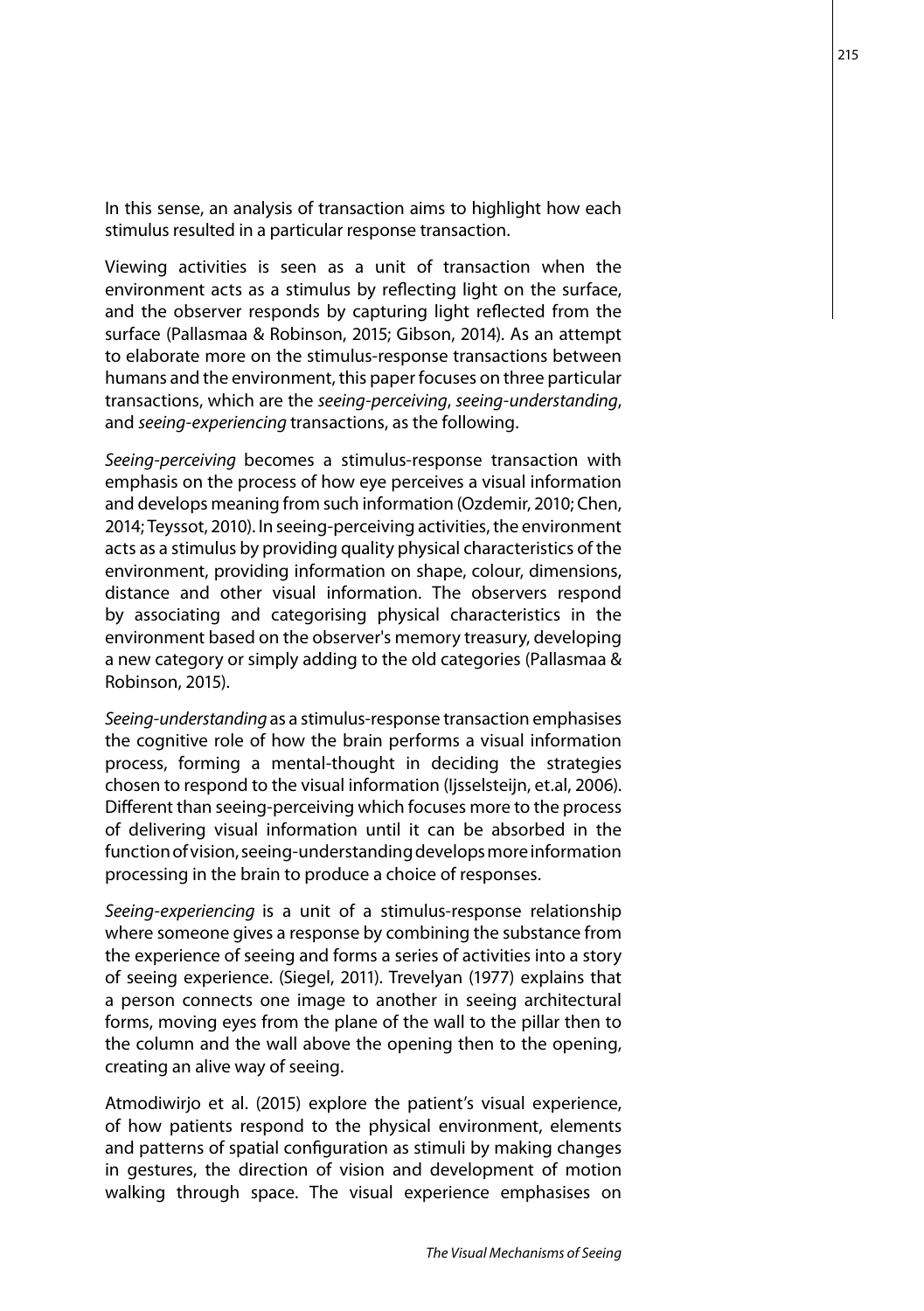body connectedness with the spatial settings by addressing the involvement of motion changes in response to environmental stimuli. The study highlights how the patient's sensory response is triggered or controlled by spatial elements, producing experience in viewing activities. Other studies affirm such argument, demonstrating how spatial elements can shape a patient's experience in space (Sonke et al., 2015; Belfiore, et al., 2015; Lankston, et al., 2010; Nanda et al., 2012; Cusack et al., 2010).

Isaac et al. (2014) tested the accuracy of perceptions based on Gibson's idea of affordance demonstrates how an environmental change leads to a change of the perceptions of body size and boundaries. Exploring openings that could be changed in size, the experiment requires children and adult respondents to put their hands through the openings. The experiment demonstrates that the process of seeing an environmental object lead to the estimation of body size accuracy and the measurement of the changing object. The study found that adults possess a better level of accuracy in knowing their bodies both in body height and width in comparison to children.

## **The Role of Seeing in Healthcare Environment**

Discussion of space and health emphasises the importance of space to support healing ritual activities (Stamenovic, 2014). Atmodiwirjo et al. (2015) investigate the importance of the visual experience of patients in healthcare space, highlighting how patients respond to the physical environment, elements and patterns of spatial configuration as stimuli by making changes in gestures, the direction of vision and walking through space. Emphasising body connectedness and spatial settings, Atmodiwirjo et al. found that the patient's sensory response is triggered or controlled by spatial elements, producing an experience of seeing activities which can affect the recovery process. Other studies offer similar arguments regarding the effect of spatial elements to the recovery process. Lewis et al. (2006) agreed that psychological state in individual influence both relative of health and disease. Psychological problems such as a states of anxiety and depression, contributing to negative reaction in physic healing process lead cause of death in chronical diseases (McEwen, 1993).

The process of healing demonstrates a process of response-stimuli relationship unit, shown when objects in the visual environment stimulate the observer and subsequently provides a response. In some studies, the visual objects that have a natural element demonstrate a higher impact on the recovery process. (Velarde, Fry & Tveit, 2007; Ulrich, 1984; Chen, 2014; Chang & Chen, 2005).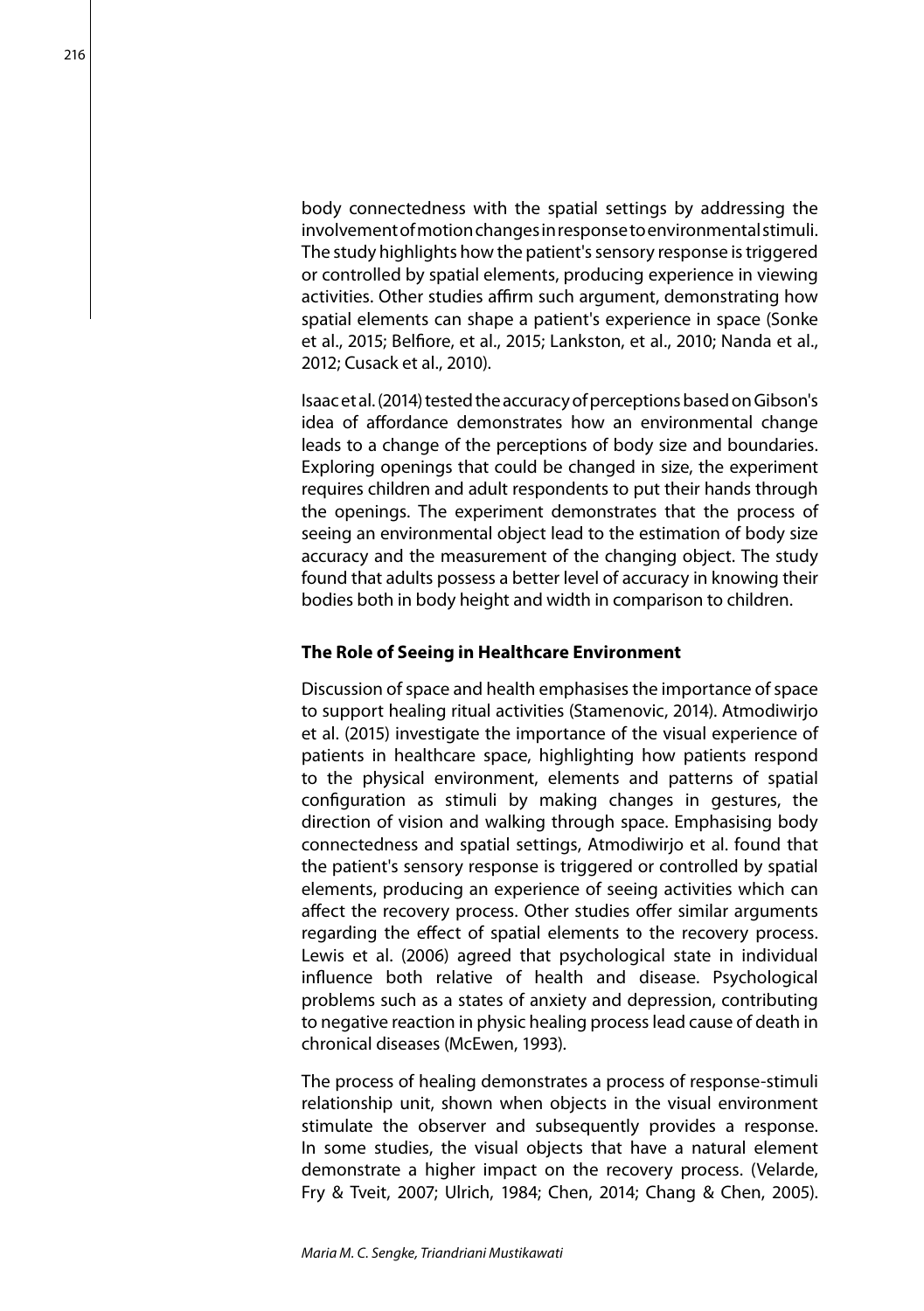These studies also reveal that some seeing activities provide the patient experience role of positive distractions, resulting in changes in the perception of pain. For example, the visual approaches of healthcare environments have been known in giving a positive impact particularly for the patient of oncology, cardiac, diagnostic, and long-term care settings (Christenson, 2011).

The integration of visual arts in the healthcare setting is a common part of the visual approach. Elements such as colours, paintings, and visual art may encourage high levels of pleasure and induce a state of calm, but may also cause displeasure, leading to the increase of high levels of arousal which may provoke anxiety. Architects and designers need to carefully choose the appropriate visual approaches that contribute positively and to greater effects on the wellbeing and health to their patient, and therefore improve the healing process of patients in the healthcare environment. (Valdez & Mehrabian, 1994; Ulrich, 1991; Cusack et al., 2010). Considering physical environment in a process design of facilities for patient is a vital role in architecture for healthcare. In creating a positive experience of a patient, some aspects of interior such as the artwork, color and lighting give an interest to lower the level of patient's stress and negative moods (Belfiore et al., 2015).

Seeing activities create a form of linkages between health and architecture can occur through viewing activities. Despite its indirect health contribution, through understanding of seeing activities may inform how the patient perform holistically in space, affecting their recovery and better health conditions. The transactions of seeing-perceiving, seeing-understanding, seeing-experiencing and seeing-healing, discussed earlier, arguably demonstrate links that connects architecture and the condition of human health as a whole, from the mind, the body, and the feeling of a space informed by the visual sense.

Within these different seeing activities, connectedness between human and the environment is particularly apparent in the result of the initial process in seeing activities, namely seeing-perceiving. This paper emphasises the importance of seeing-perceiving activities, exploring the mechanism of perception in the activity of looking and absorbing what is seen.

The process of perceiving activities demonstrates a relationship between observer and architecture (Eisenman, 1992). The viewing mechanism shows the relationship between subject and object in the activity of seeing. The following paragraphs investigate the mechanism of seeing, tracing the mechanism of the visual function as a response of the environment, which occurs in the experience of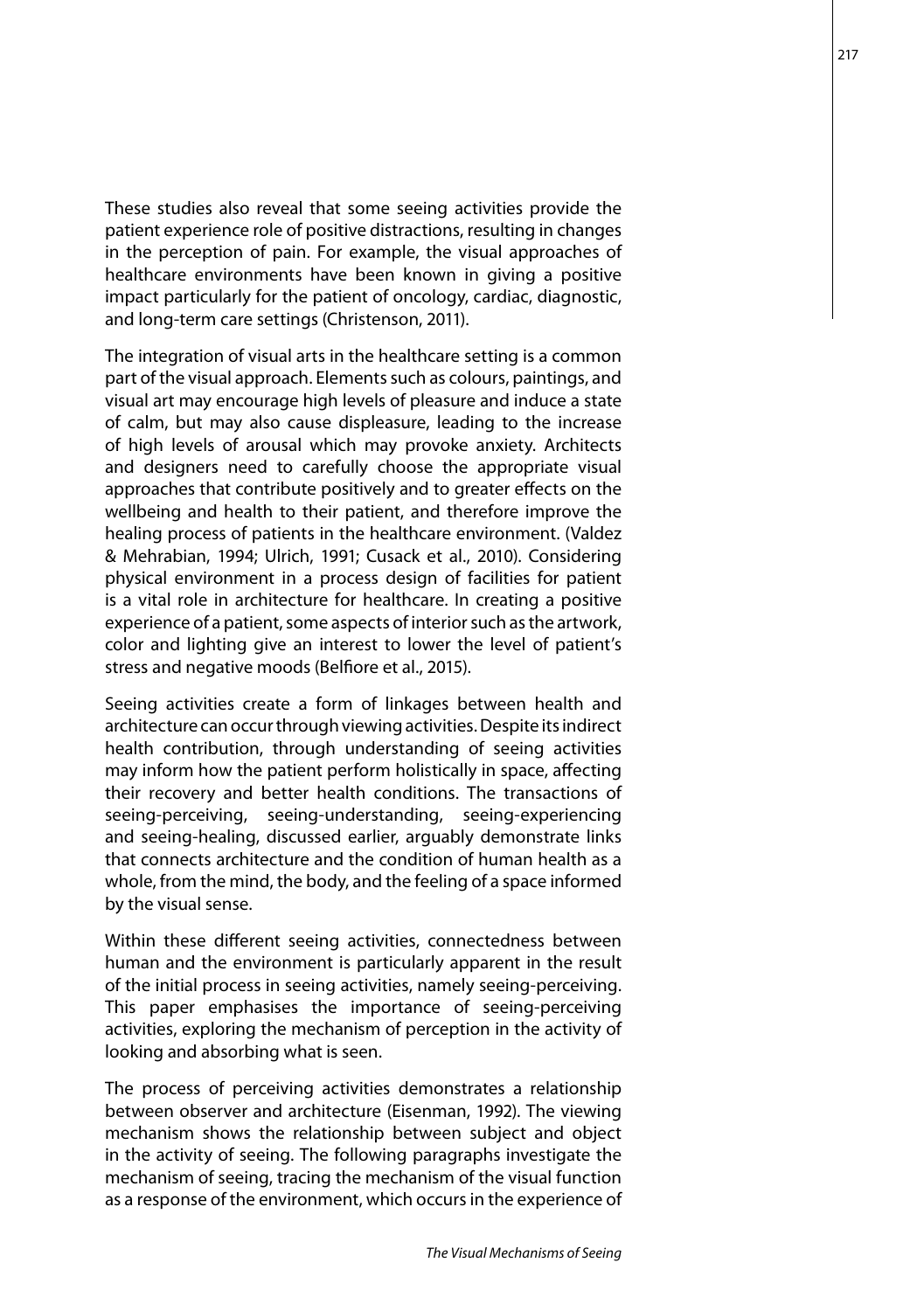seeing both in static and moving position of the body particularly within healthcare environmental setting.

## *Seeing from a point of observation*

Blake (1990) explains the visual experience through a single static view, explaining the natural perspective and artificial perspective in understanding such a view. Blake highlights how visual experience is sine qua non from realism-perspective projection, which is interpreted as a theory-condition where there is no condition where the result does not occur. Without the perspective projection, there would be no absorption of reality; and without the reality, there is no perspective projection. Reality is a subjective perspective associated with projecting the image of the environment surrounding the observer. On the other hand, the artificial perspective is developed with mathematical accuracy, where the three-dimensional perspective is projected into a two-dimensional field.

In the right perspective, an artificial perspective field would reproduce a natural perspective from just one point of view. The eye creates a boundary with different angles of seeing at different points of objects against the observer, forming an observer's point of view of the object. Blake's explanation demonstrates how the visual experience from a single point of view is formed by the observer point and the points where the image projection is limited to the object. The point of view occurred in such visual experience is referred to as the visual range. The following illustration elaborate further how the visual range or between objects and observers inform the mechanism of the patient's visual experience.



Figure 1 The visual range of a patient in a static view condition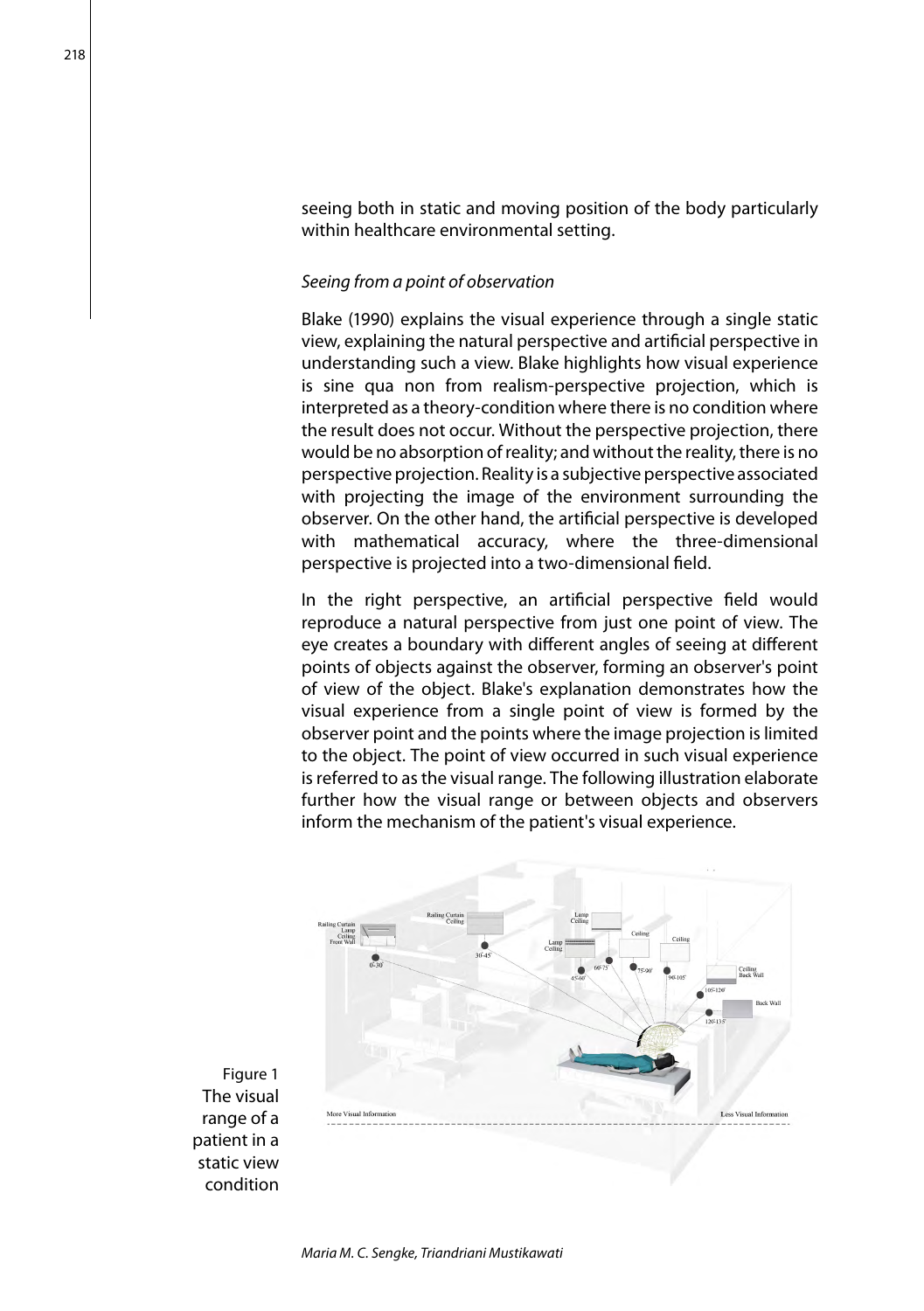Figure 1 demonstrates the seeing process of a patient in a static view of her bed, creating a visual range which the patient may experience. The visual range occurs in such static view emerging through changes in the eye fixation point while seeing the different details of the objects around the patient. Changes in the fixation point are influenced by observers' attention to particular object features, such as the colour of the shape and dimensions of the object. The sharpness of view occurs through motion and adjustments to the central eye within the range of the visual range. The visual range in the discussion of the eye structure-function does not provide a measurable range, and only explains the formation and mechanism of the visual range. A measurable visual range can be a basis for placing visual objects so that they are in a comfortable position for the observer, creating a more optimal arrangement for the patient's movement.

The position of one's view is determined by fovea, the central area of the eye that encourages the movement of the eye to carry the position of the view in the central area of the eye, demonstrated by the system of eye movements. In this sense, the eye will always return to its central position after it moves to follow the details of the object, demonstrating a process called fixation. Eyes tend to follow moving objects or visual information in comparison to nonmoving ones, returning to the position of the central area of the eye afterwards. Eye accuracy in seeing the process is driven by the ability of the eye to see details, supported by the motion of the eye that traces the object. The eye also explores objects to grasp details in various directions. In tracing an object, the eye tends never to repeat the same direction, and instead of trying another direction in exploring the entire visual object (Enderle, 2010).

Other than the static view which demonstrates the position of the visual range that is in a stable state, Rowe (2016) proposes a kinetic view that is defined as the view moves from an invisible area into a visible area. Other than the visual range produced by gaze view of the eye explored in the previous paragraphs, visual experience in static view can be further expanded through eye movements, neck movements, head movements and gestures (Gibson, 2014). In this sense, the direction and motion of the eye are not only determined by the eyeball's natural movement of returning to the central area, it is also determined by the position of the body, gestures, head movements, and eye movements. The variety of views enabled by the body's shaft motion, head motion, and eye movement is arranged in the level of micro-kinetic view, which is a level of seeing without active body movement around the room. The space configuration that influences such kinetic view is not the continuity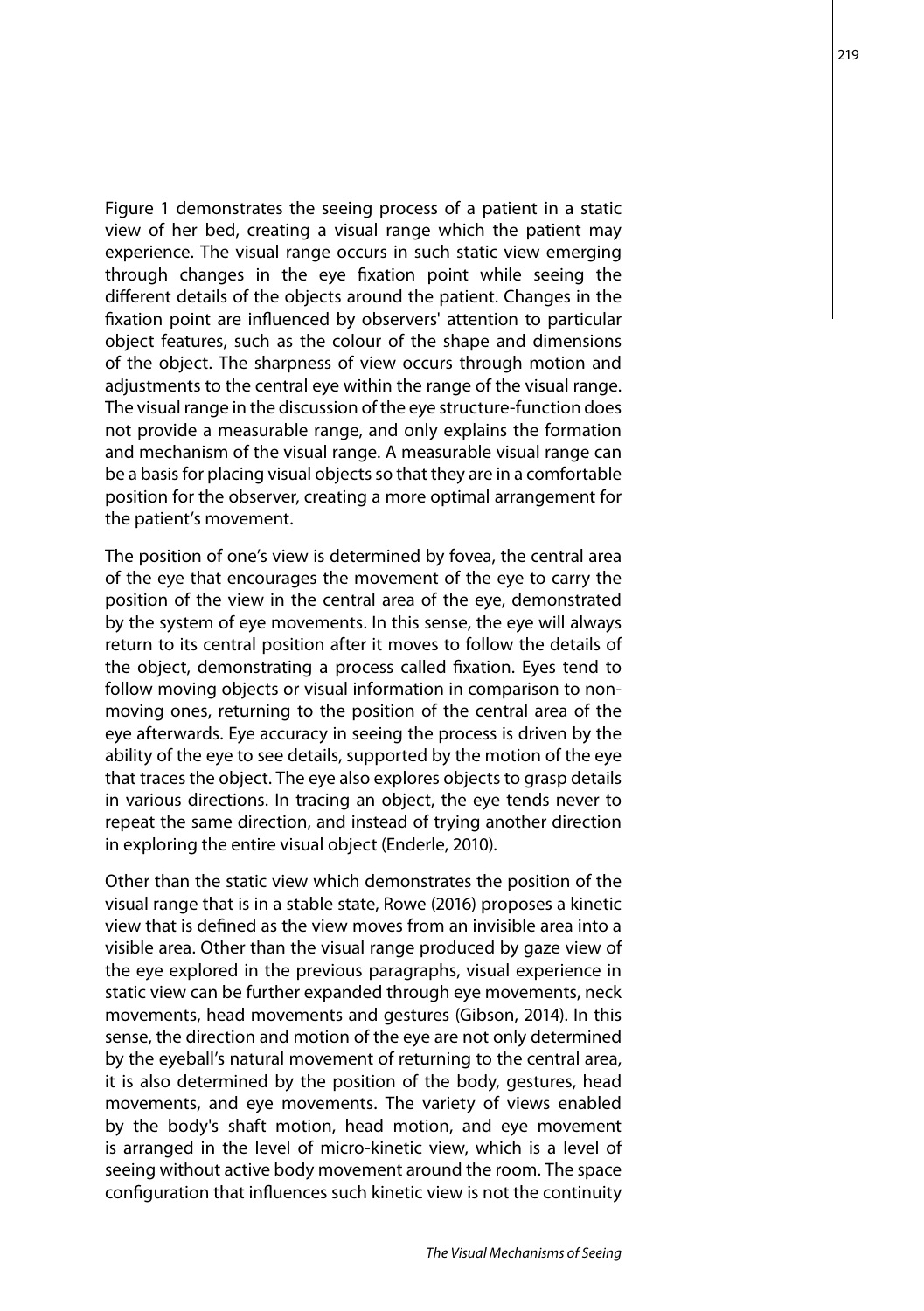of space or flow of space, but rather the elements in the vertical and horizontal fields that form a space.

A micro-kinetic view brings a change in view by directing the position of the midpoint of the view to the next midpoint. Changes in views may occur during addition and subtraction to the overall visual range. The addition adds scenes of view, creating a series of visual scenes while subtracting the view places the view outside the visual range area. In this sense, the movement in kinetic views brings a variety of potential surfaces that can be viewed.

Other than eye fixation on the fovea that drives direction and movement of vision, Warren and Hannon (1990) explore the view in the condition of moving observer and found that the observer still has a high level of accuracy in establishing views of the visual object. The following section will explore the process of seeing during the process of active movement, creating a view flow that depends on the motion and direction of the observer in a path of observation.

### *Seeing through a path of observation*

Seeing can also be carried out dynamically while the observer is moving through an architectural setting. Gibson elaborates further about seeing from a path of observation as a way of someone "to see something from no point of observation as well as from a given point of observation" (Gibson, 2015, p. 271). Ingold (2000) added that humans actually never perceive the environment from one fixed point since they are always in a continuous movement. The following movement narrative informs an example of the process of seeing through a path of observation around health care facilities.

> *A new patient went to visit a dentist in an outpatient department of a general hospital. This was her first visit to that hospital, and she was coming there unaccompanied. As she arrived at the main gate of the hospital, the vast number of buildings existing in the hospital area overwhelmed her. She tried to calm down and decided to find the building where the outpatient department was located. She then looked around and saw a big building with a large canopy of drop off and assumed that it was the main building of the hospital. She walked towards that building, seeing the main entrance and went inside the building through the main door, arriving in the first-floor lobby. The lobby was full of visitors, but she managed to see a large board containing a building directory. After reading the directory, she found out that the outpatient department was located on the second floor of the building. She looked around again,*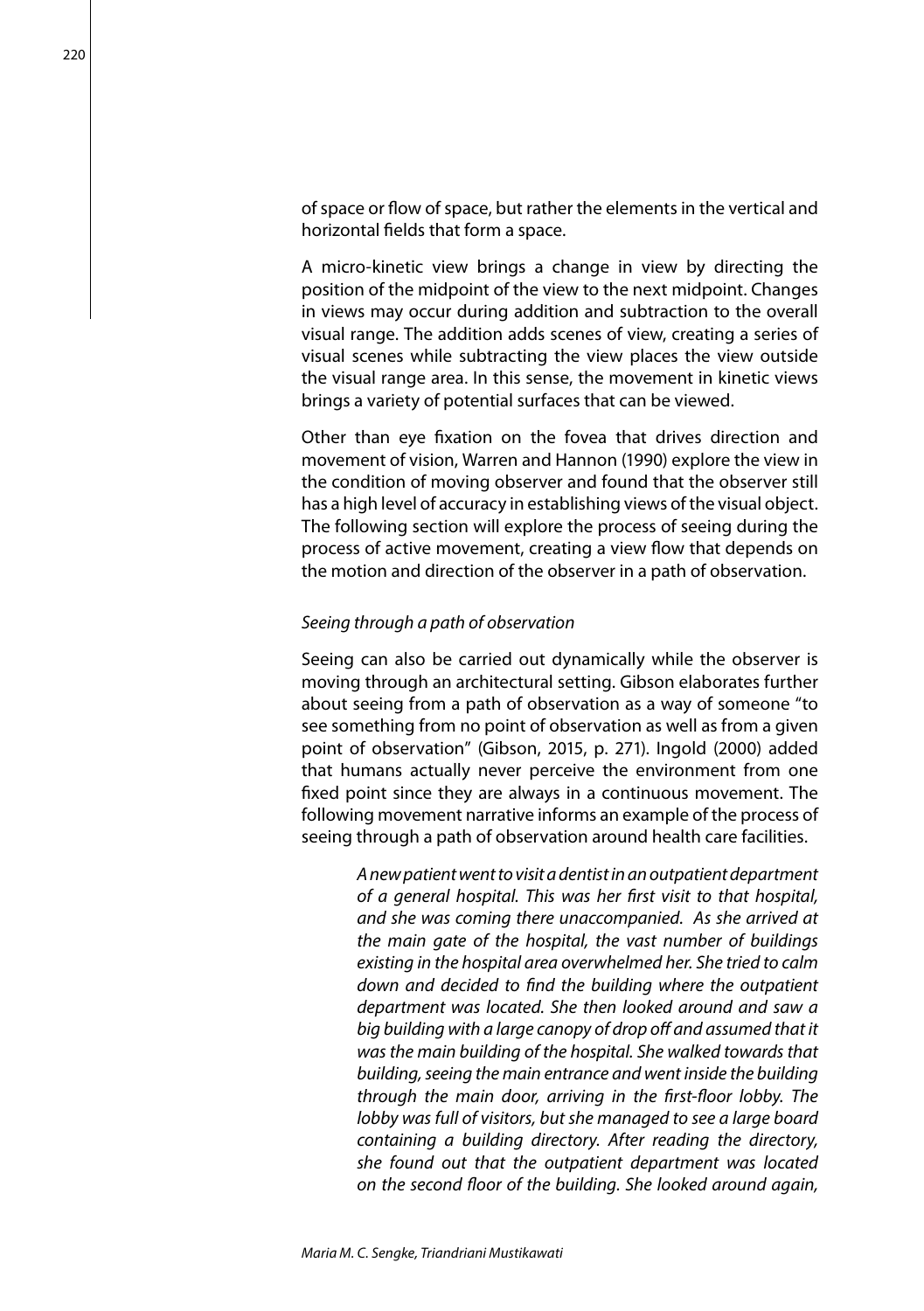*searching for a stair to go to the second floor. After she found the stair on the corner of the lobby, she went to the stair and walked up to the second floor. On the second floor, she found another lobby with a row of counters at the centre. There was a signboard that read 'Admission' hanging above the counters. She looked at one empty counter, approached it and began the admission process.*

The paragraph above illustrates the movements of a patient during her visit to a hospital. The patient had to find a way to reach the destination. The illustration shows a series of movements as part of the patient's wayfinding process: movement to find the building where the destination was located, the movement to the right floor and movement to find the location of the destination within that floor.

As the patient moved, she employed her visual sense to search for cues that will lead her to the destination. As she looked around, she might have seen so many things, as part of the act of reading the environment (Carpmant & Grant, 2016; Mustikawati et al., 2017). In a wide variety of information that she obtained through her visual sense, she picked a particular element of space that matched her need and guided her subsequent action in the form of moving in a certain direction.

The movements of a person from place to place form an itinerary of movement, and demonstrate the path of observation. Figure 2 represents how the act of seeing carried out by the patient through these series of movements create a path of observation.



Figure 2 A path of observation created by a moving patient and the elements seen through it

Ingold (2000) argued that humans visually perceive environment not only from one fixed point but from a path of observation, a continuous itinerary of movement. Moving then becomes a mechanism of gaining knowledge of the environment, shaped by the passage between different places as we move. "We know as we go from place to place" (Ingold, 2000, p. 231). Through this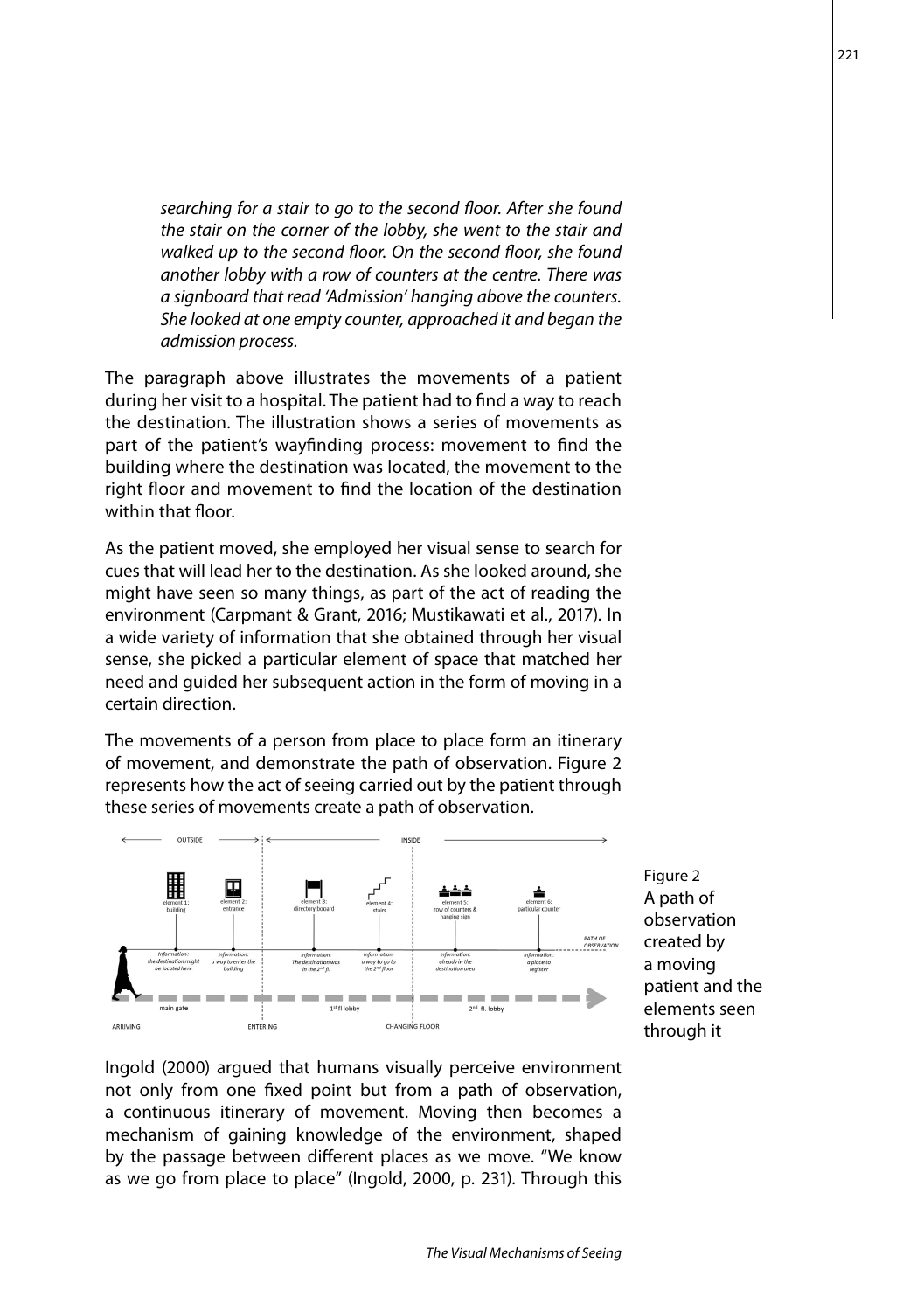statement, Ingold asserted that the knowledge acquired while moving through the path of observation is dynamic and always undergoes a continuous formation. As we continually move, our knowledge proceeds along the path of observation.

The process of wayfinding or navigating in and around a building is one example of how a person takes action of seeing while moving from place to place. People can navigate a building based on the information provided by the surrounding environment (Passini, 1992), particularly visual information. Therefore, when someone moves from place to place to find a destination, they actively search for the information needed to find the direction to the destination and make decisions regarding which way to go or what route should be taken. Mustikawati et al. (2017) called the action of searching for information to guide movement in wayfinding as visual cue-searching. These searches involved reading the surrounding environment by using visual senses to search and selecting the objects that carry information that will guide the next action. Therefore, the role of seeing in navigation is much more than just as visual experiencing but also as controlling and planning the whole movement.

Movements affect how the interior is seen by the observer in different viewpoints, as a movement in each point provides a specific viewing experience. Samuel (2014) explains such viewing experience in Villa Savoye, one of the famous designs of Le Corbusier. The use of circulation in this building provides the observer with the experience of walking through the building, as a form of an architectural promenade. By moving through the buildings, the observer is exposed to a dynamic visual experience. The flow of circulation enables the observer to see the interior of the building from multiple and different viewpoints that enable them to "make new and individual sense of the information presented by the building" (Samuel, 2014, p. 45).

There is a reciprocal relationship between seeing as perceiving and moving. Arguing that visual perception had an important role in the control of human movement, Gibson (2015) stated that "we must perceive in order to move, but must also move in order to perceive" (p. 213). We mostly use our eyes to specify a surface, an obstacle or an opening toward which we move. By having a good visual perception, a person can control his movement, determining when he must start walking, stopping or turning. Good visual control also allows control of the movement manoeuvres that determine when the observer must turn left or right or walk straight.

Different viewpoints provide an individual with a variety of visual information. This is because movement generates an optic flow,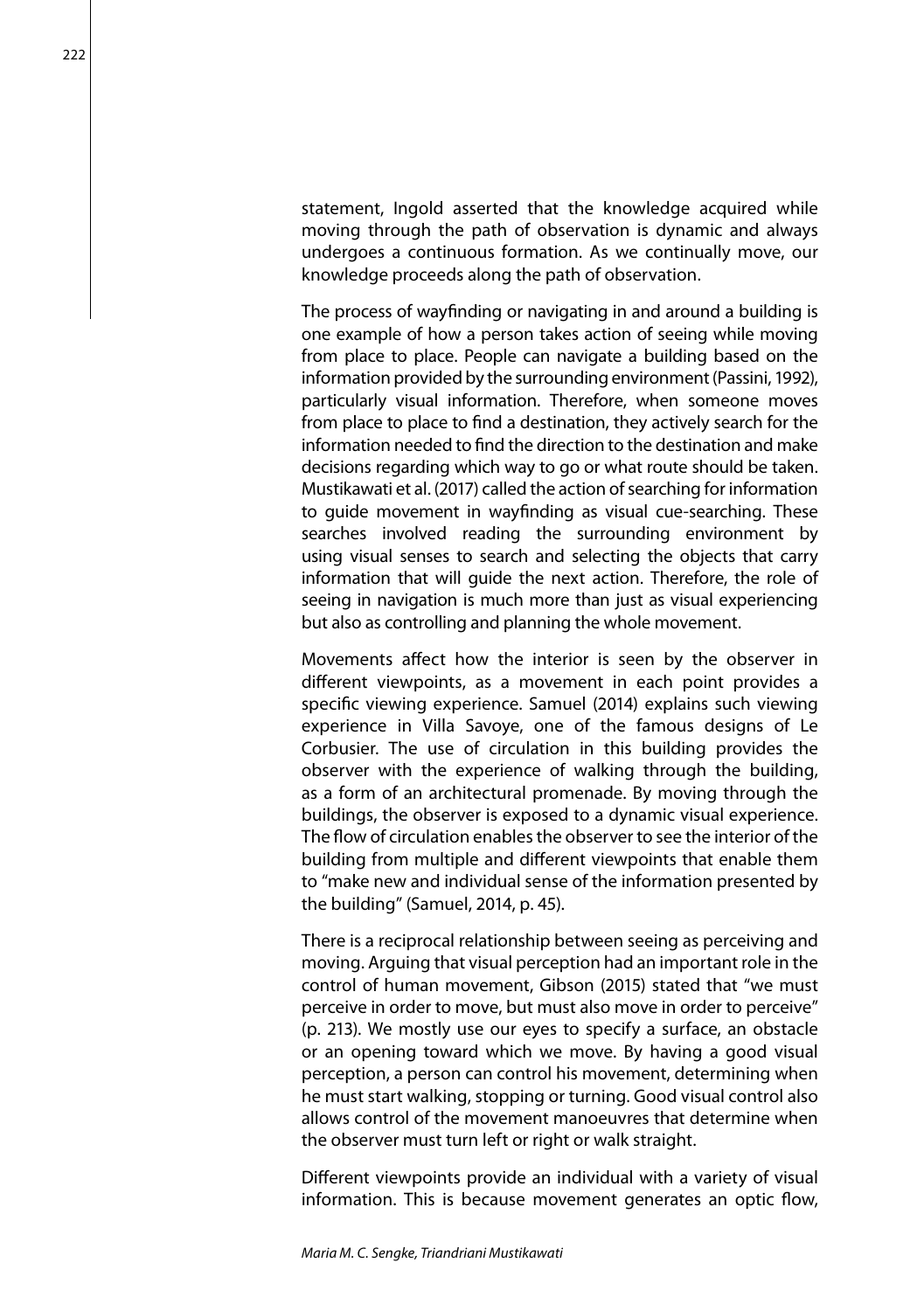comprising of a succession of vistas connected by a transition (Heft, 2013). Heft explained that when an individual moves through a path in the building, the pattern of optical flow is generated within the vista. Movement allows the observer to establish a view that was hidden when a surface conceals another surface behind (Gibson, 2015). As the individual moves ahead, his field of view changes continually. Since moving forwards opens up vista ahead and closes the vista behind, a movement enables a person to see a portion of the environment that was unseen before, but he also leaves what he had seen behind. The observer is then defined as a 'reader' who has an active role in interpreting the building based on this movement. The structure of optical flow consists of potential information needed by someone who moves and navigates in a building. This pattern of visual information is temporal and specific to the path a person who navigates go through.

## **Conclusion**

Seeing as the visual mechanism that relates the human body to the interior environment has a significant role in creating a human experience in an interior space. Seeing is conceived as a transaction between human and architecture that involves the process of perceiving, understanding and experiencing the space. The activity of seeing is carried out both when one is in a static and dynamic position. Both positions of seeing affect how interior space is seen. A static position creates a point of observation that gives someone a visual range with views determined by the body's shaft motion, head motion, and eye movement. It enables one to experience and construct the interior environment based on their vertical and horizontal views. In contrast, a moving person sees through a path of observation. From this path, a person can see with different viewpoints, experiencing a diversity of views and obtaining a flow of information. This kind of information is important for someone who navigates in the indoor environment to control and plan the move to the destination. Therefore, the role of seeing is significant in creating the ways people experience and understand the interior space. Considering the visual mechanism that occur during the experience of seeing is an important aspect in interior design which can trigger a better relationship between human body and interior space.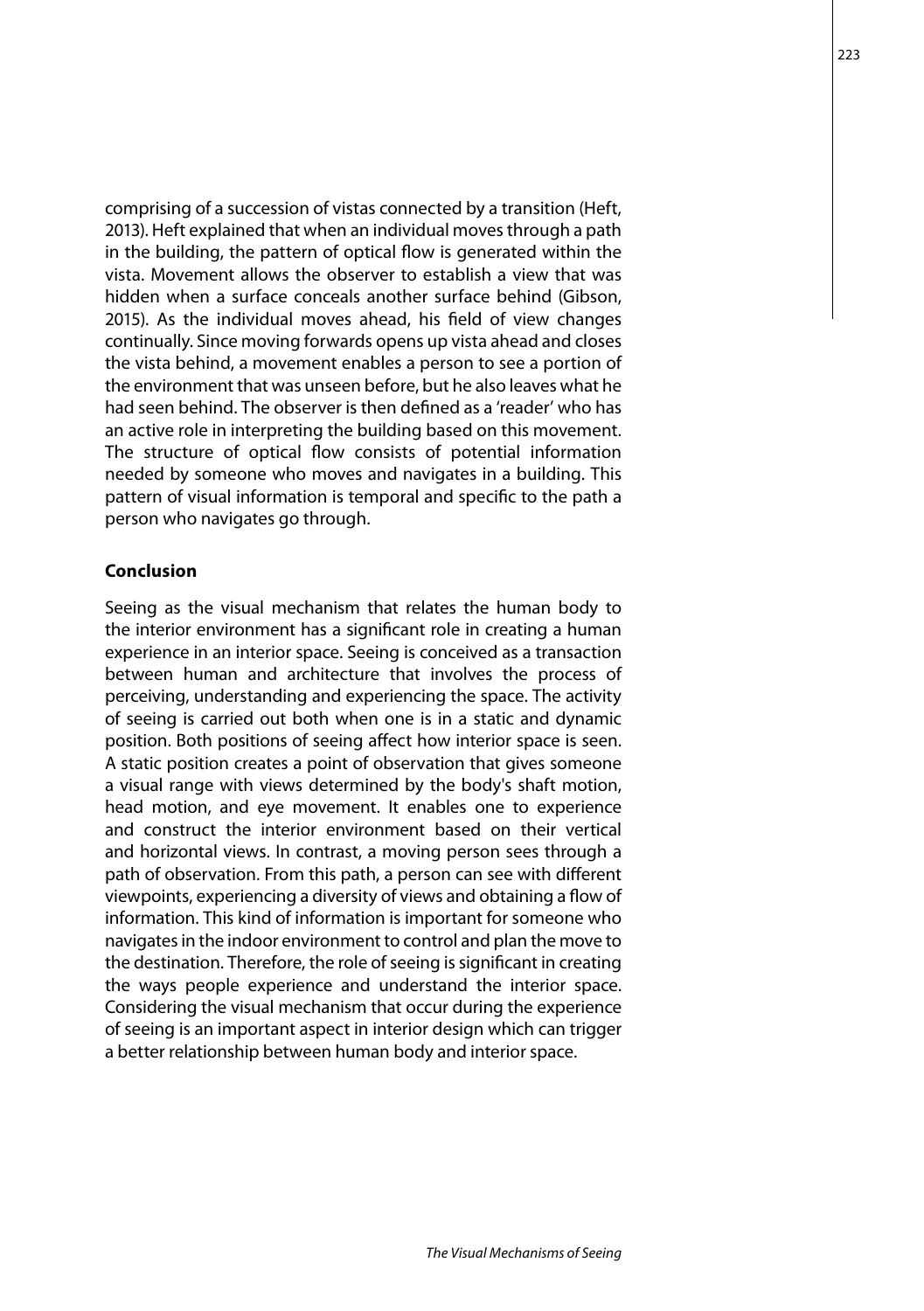## **References**

- Alexander, H. B. (1914). The perception of motion. *The Journal of Philosophy Psychology and Scientific Methods, 11(*11), 281-290.
- Atmodiwirjo P., Yatmo, Y. A., & Bela, B. (2015). Exploring spatial stories of the patient experience in hospital environment to identify the spatial characteristicthe healing process. Higher Education Excellence Research (PUPT), Universitas Indonesia.
- Atmodiwirjo, P., & Yatmo, Y. A. (2018). Editorial: Interiority as relations. *Interiority, 1*(2), 87-90.
- Belfiore, A., Palmieri, V. O., Palasciano, G, (2015). Art in hospital: Is is possible? *Italian Journal of Medicine*, *9*, 89-91.
- Bernie, E. (1996). *Games people play: The basic handbook of transactional analysis*. New York: Ballantine Books.
- Buci-Gluckmann, C. (2013). *The madness of vision: On Baroque aesthetics*. Athen: Ohio University Press.
- Carpman, J. R., & Grant, M. A. (2016). *Design that cares: Planning health facilities for patients and visitors*. San Francisco: Jossey-Bass.
- Chang, C. Y., & Chen, P. K. (2005). Human response to window views and indoor plants in the workplace. *HortScience, 40*(5), 1354-1359. https://doi.org/10.21273/HORTSCI.40.5.1354
- Chen, C. (2014). Impact of nature window view on high school students stress recovery. *Thesis*. University of Illinois at Urbana-Champaign.
- Christenson, G. (2011). Why we need the arts in medicine. *Minnesota Medicine, 94*, 49–51.
- Crysler, C. G., Cairns, S., & Heynen, H. (2012). *The SAGE handbook of architectural theory*. London: Sage.
- Cusack, P., Lankston, L., & Isles, C. (2010). Impact of visual art in patient waiting rooms: survey of patients attending a transplant clinic in Dumfries. *JRSM Short Reports, 1*(6), 1-5. https://doi.org/10.1258/shorts.2010.010077
- Dali, S. (1932). The object as revealed in surrealist experiment. *This Quarter, 2*(1), 197-207.
- De Certeau, M. (1988). *The practice of everyday life, Volume 1*. Berkeley, CA: University of California Press.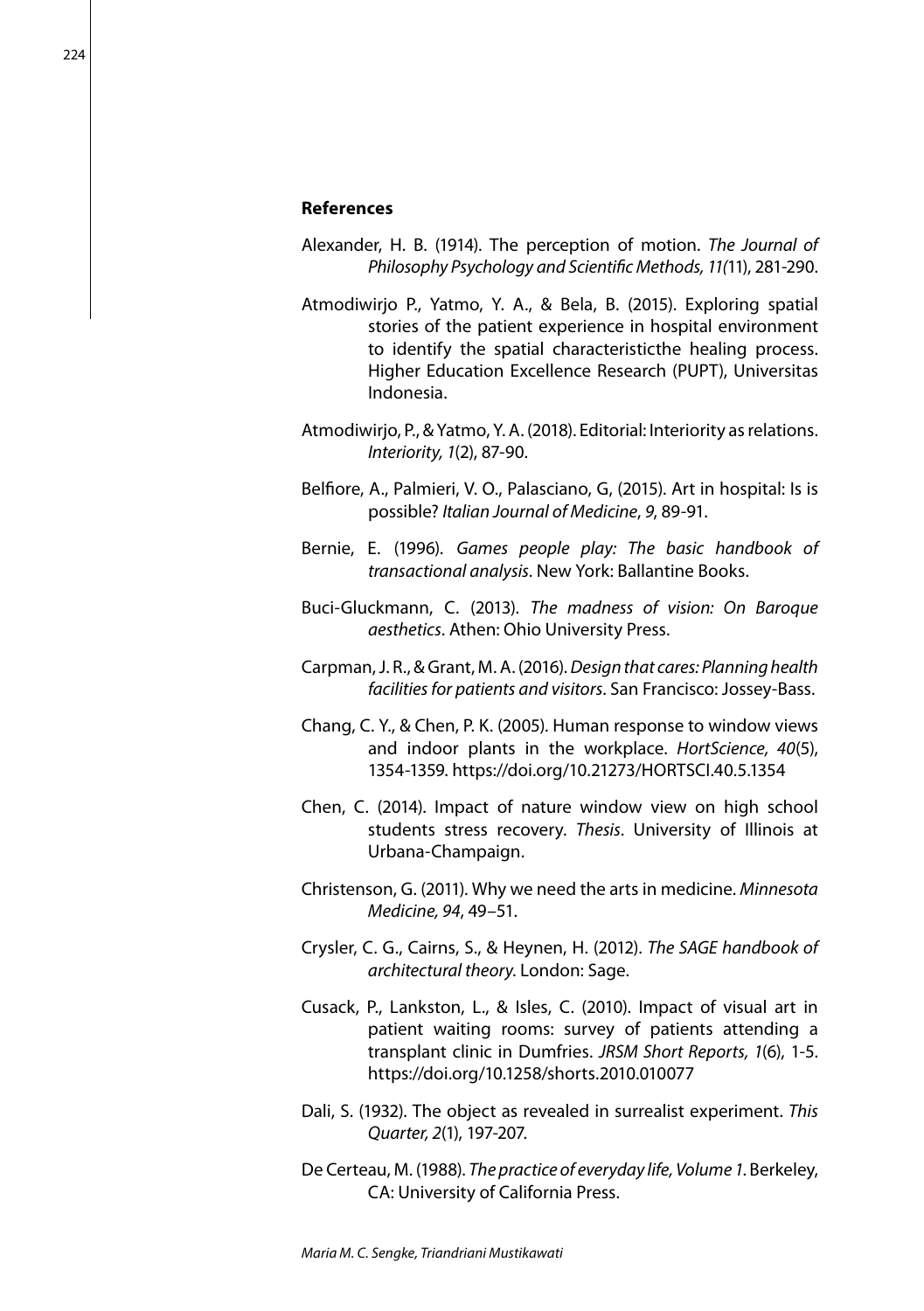- Dunning, D., & Balcetis, E. (2013). Wishful seeing: How preferences shape visual perception. *Current Directions in Psychological Science, 22*(1), 33-37.
- Enderle, J. D. (2010). *Models of horizontal eye movements: Part I: Early models of saccades and smooth pursuit*. Morgan & Claypool.
- Eisenman, P. (1992). Vision's unfolding: Architecture in the age of electronic media. *Domus, 734*, 20-24.
- Gibson, J. J. (2015). *The ecological approach to visual perception*. New York: Psychology Press.
- Heft, H. (2013). Wayfinding, navigation, and environmental cognition from a naturalist's stance. In Waller and Nadel (Eds.), *Handbook of spatial cognition*. American Psychological Association.
- Higgins, F. R. S. (1984). The visual ambiguity of a moving plane. *Proceedings of the Royal Society of London, Series B, Biological Sciences, 223*(1231), 165-175.
- Highmore, B. (2002). *Everyday life and cultural theory: An introduction*. London: Routledge.
- Hitzel, E., & Gegenfurtner, K. R. (2015). *Effects of peripheral vision on eye movements: A virtual reality study on gaze allocation in naturalistic tasks*. Germany: Springer.
- Ijsselsteijn, W. W., Oosting, W., Vogels, I. I., Kort, D. Y., & Loenen, V. E. (2006). Looking at or looking out: exploring monocular cues to create a see-through experience with a virtual window. Proceedings of PRESENCE (pp. 87-95).
- Ingold, T. (2000). *The perception of the environment: Essays on livelihood, dwelling and skill*. London, New York: Routledge.
- Ishak, S., Franchak, J. M., & Adolph, K. E. (2014). Perception-action development from infants to adults: Perceiving affordances for reaching through openings. *Journal of Experimental Child Psychology, 117*(1), 92-105. https://doi.org/10.1016/j. jecp.2013.09.003
- Kahn, P. H., Friedman, B., Gill, B. T., Hagman, J., Severson, R. L., Freier, N. G., Feldman, E., Carrère, S., & Stolyar, A. (2008). A plasma display window? The shifting baseline problem in a technologically mediated natural world. *Journal of Environmental Psychology, 28*(2), 192-199.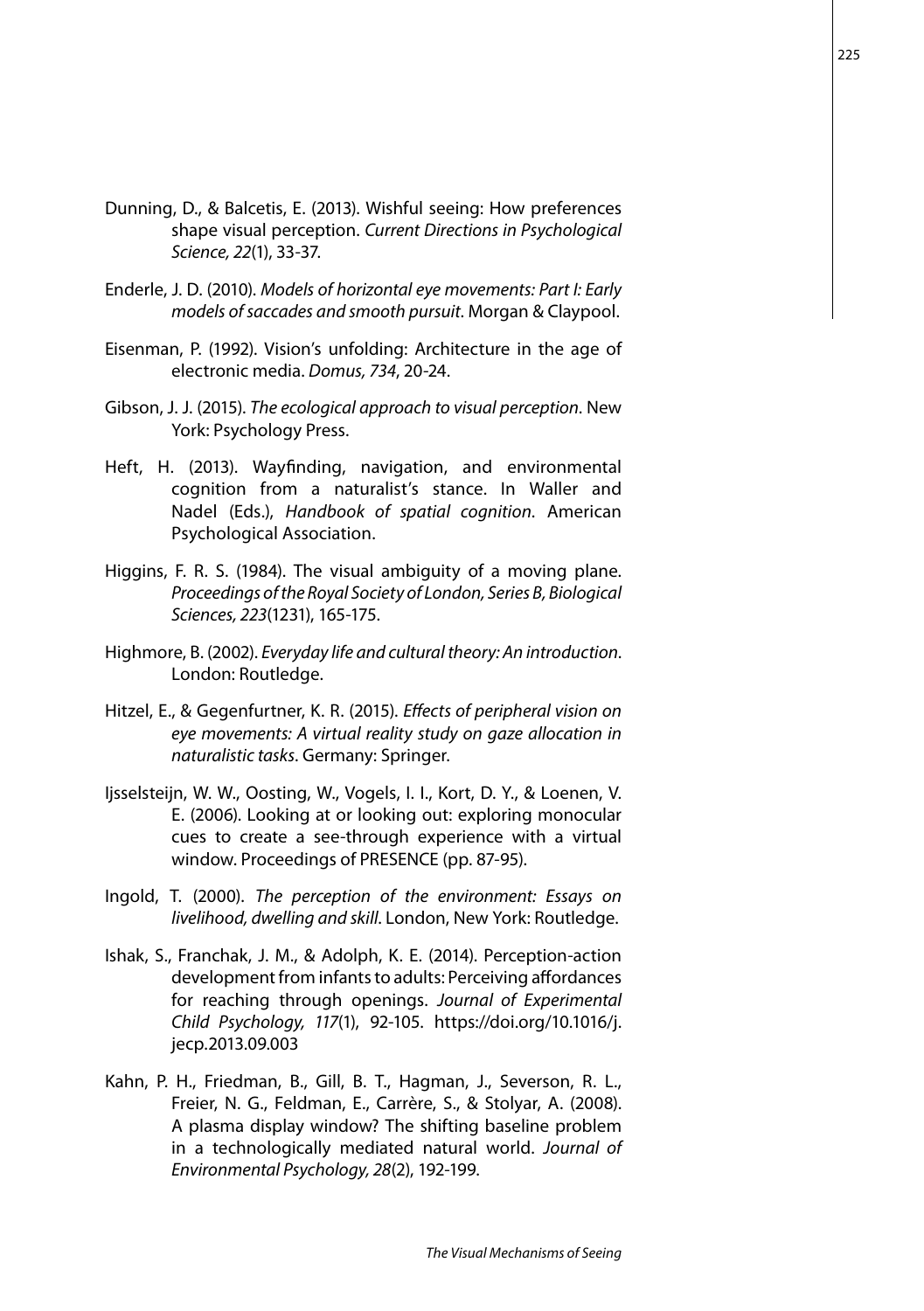- Kassem, A. (2019). Performative interiors: Terminological and theoretical reflections on the term 'performative.' *Interiority, 2*(1), 95-106.
- Lankston, L., Cusack, P., Fremantle, C., & Isles, C. (2010). Visual art in hospitals: Case studies and review of the evidence, *Journal of the Royal Society of Medicine, 103*(12), 490-499. https://doi. org/10.1258/jrsm.2010.100256
- Lappe, M., & Hoffmann, K. P. (2000). Optic Flow and Eye Movements. *International Review of Neurobiology*, 44, 29-47.
- Lewis, T. T., Everson, S. S. E., Powell, L. H., & Matthews, K. A. (2006). Chronic exposure to everyday discrimination and coronary artery calcification in African-American women: The SWAN heart study. *Psychosomatic Medicine, 68*(3), 362-368. https:// doi.org/10.1097/01.psy.0000221360.94700.16
- Loomis, J. M., Silva, J. A. D., Philbeck, J. W., & Fukusima, S. S. (1996). Visual perception of location and distance. *Current Directions in Psychological Science, 5*(3), 72-77.
- Marion, J. S., & Crowder, J. W. (2013). *Visual research: A concise introduction to thinking visually*. London: Bloomsbury.
- McEwen, B. S., & Stellar, E. (1993). Stress and the Individual: Mechanisms leading to disease. *Arch Intern Med, 153*(18), 2093-2101.
- Murray, E. (1906). Peripheral and central factors in memory images of visual form and color. *The American Journal of Psychology, 17*(2), 227-247.
- Mustikawati, T., Yatmo, Y. A., & Atmodiwirjo, P. (2017). Reading the visual environment: Wayfinding in healthcare facilities. *Environment-Behaviour Proceedings Journal, 2*(5), 169-175.
- Mustikawati, T., Sengke, M. M. C., Atmodiwirjo, P., & Yatmo, Y. A. (2019). The role of local materials in creating a meaningful visual experiences in urban public facilities. *MATEC Web of Conferences, 266*(6). https://doi.org/10.1051/ matecconf/201926606014
- Nanda, U., Chanaud, C., Nerlson, M., Zhu, X., Bajema, R., & Jansen, B. H. (2012). Impact of visual art on patient behaviour in the emergency department waiting room. *The Journal of Emergency Medicine, 43*(1), 172-181.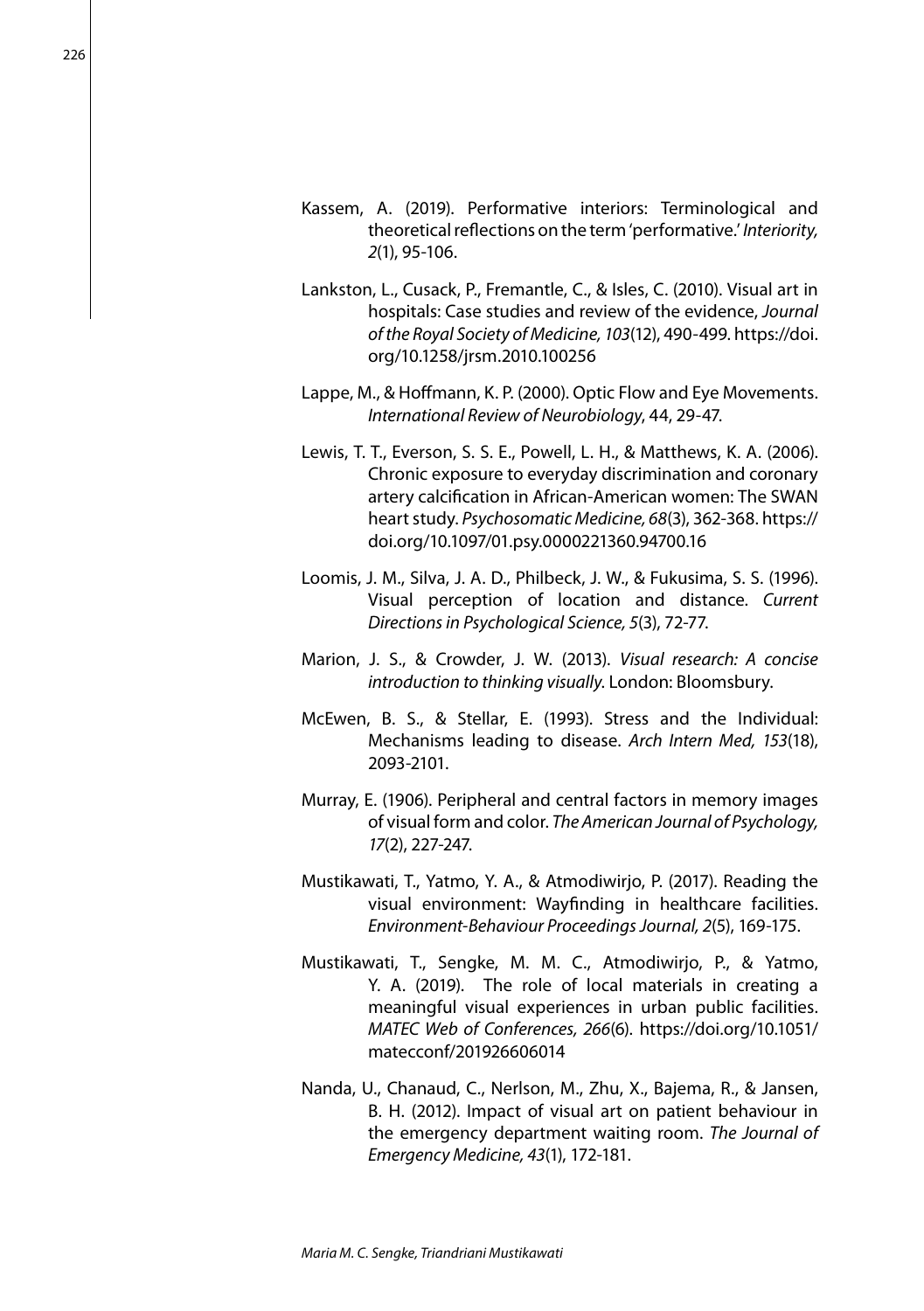- Ozdemir, A. (2010). The effect of window views' openness and naturalness on the perception of rooms' spaciousness and brightness: A visual preference study. *Scientific Research and Essays, 5*(16), 2275-2287.
- Pallasmaa, J. (2012). *The eyes of the skin: Architecture and the senses*. West Sussex: John Wiley & Sons.
- Pallasmaa, J., & Robinson, S. (2015). *Mind in architecture: Neuroscience, Embodiment, and the Future of Design*. Cambridge, MA: The MIT Press.
- Passini, R. (1992). *Wayfinding in architecture*. Michigan: Van Nostrand Reinhold.
- Peh, C. H., Panerai, F., Droulez, J., Peres, V. C., & Cheong, L. F. (2002). Absolute distance perception during in-depth head movement: Calibrating optic flow with extra-retinal information. *Vision Research, 42*(16), 1991-2003.
- Pheasant, S. (2003). *Bodyspace: Anthropometry, ergonomics and the design of work*. London: Taylor & Francis.
- Piotrowski, A. (2011). *Architecture of thought*. Minneapolis, MN: University of Minnesota Press.
- Rowe, F. (2016). *Visual fields via the visual pathway*. Boca Raton, FL: CRC Press.
- Samuel, F. (2014). Architectural promenades through the Villa Savoye. In P. Blundell Jones & M. Meagher (Eds.), *Architecture and movement: The dynamic experience of buildings and landscapes*. London: Routledge.
- Sengke, M. M. C., & Atmodiwirjo, P. (2017). Using isovist application to explore visibility area of hospital inpatient ward. *IOP Conference Series: Materials Science and Engineering, 185*(1). https://doi.org/10.1088/1757-899X/185/1/012008
- Sengke, M. M. C., Atmodiwirjo, P., & Yatmo, Y. A. (2017). The quality of life of hospital inpatients: Exploring visual sphere based on seeing capacity. 3rd ABRA International Conference on Quality of Life, Kuching, Malaysia.
- Siegel, S. (2011). *The contents of visual experience*. New York: Oxford University Press.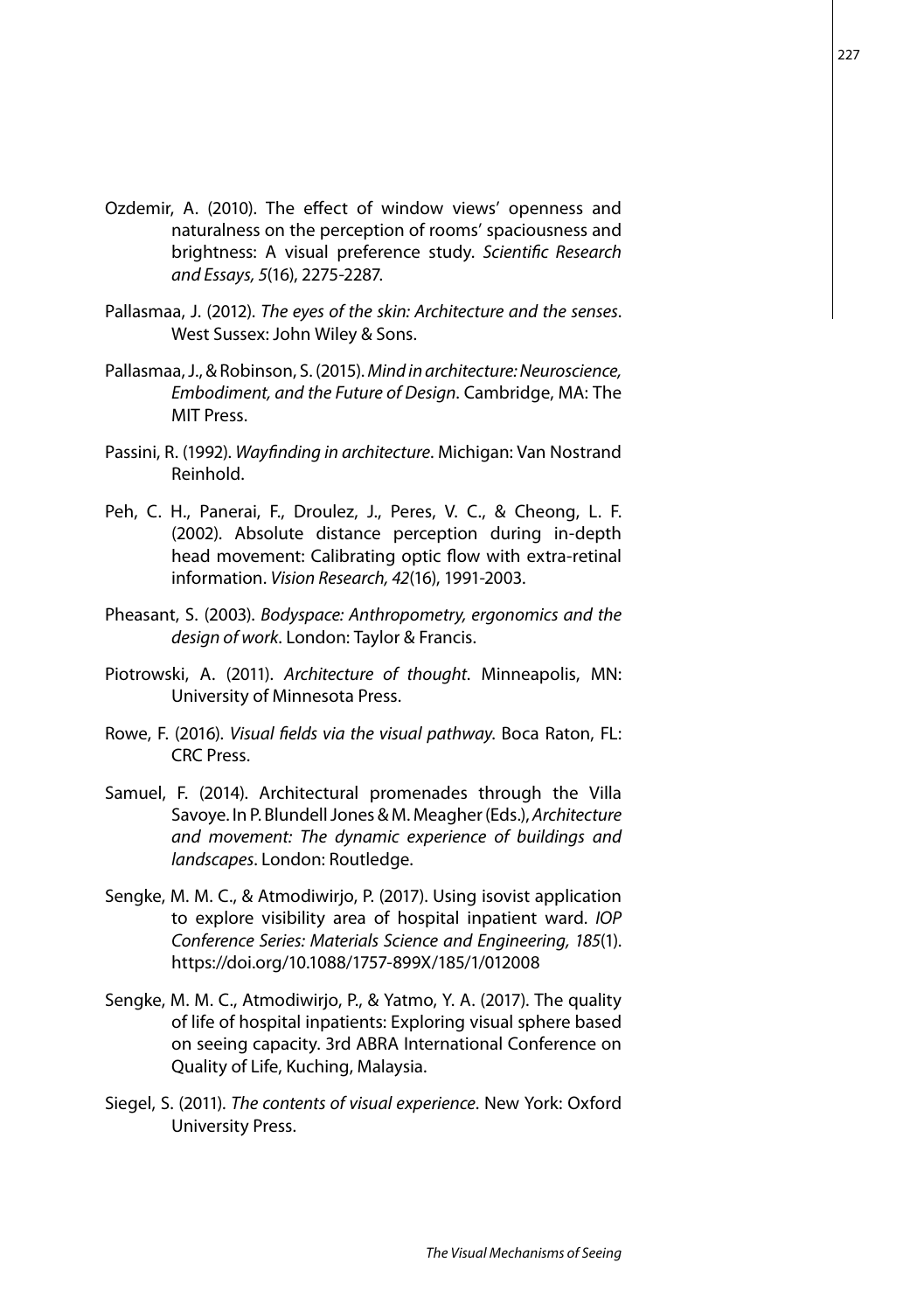- Sonke, J., Pesata, V., Arce, L., Carytsas, F. P., Zemina, K., & Jokisch, C. (2015). The effects of arts-in-medicine programming on the medical-surgical work environment. *Arts & health, 7*(1), 27– 41. https://doi.org/10.1080/17533015.2014.966313
- Sowers, R. (1984). A theory of primary modalities in the visual arts. *The Journal of Aesthetics and Art Criticism, 42*(3), 271-276. https://doi.org/10.2307/429707
- Sowers, R. (1990). *Rethinking the forms of visual expression*. Berkeley, CA: The University of California Press.
- Teyssot, G. (2010). Windows and screens: A topology of the intimate and the extimate. *Log, 18*, 75-88.
- Thalman, W. A. (1921). The after-effect of seen movement when the whole visual field is filled by a moving stimulus. *The American Journal of Psychology, 32*(3), 429-441.
- Trevelyan, G. (1977). The active eye in architecture: *An approach to dynamic and imaginative seeing*. Herefordshire: Wrekin Trust.
- Tschumi, B. (1994). *Event-cities: Praxis*. Cambridge: MIT Press.
- Ulrich, R. S. (1991). Effects of interior design on wellness: Theory and recent scientific research. *Journal of Health Care Interior Design, 3*, 97–109.
- Ulrich, R. S. (1984). View through a window may Influence recovery from surgery. *Science, 224*(4647), 420-21.
- Valdez, P., & Mehrabian, A. (1994). Effects of colour on emotions. *Journal of Experimental Psychology, 123*(4), 394–409.
- Vall, R. V. D., & Zwijnenberg, R. (2009). *The body within: Art, medicine and visualization*. Boston: Brill.
- Velarde, M. D., Fry, G., & Tveit, M. (2007). Health effects of viewing landscapes: Landscape types in environmental psychology. *Urban Forestry & Urban Greening. 6*(4), 199-212. https://doi. org/10.1016/j.ufug.2007.07.001
- Verstegen, I. (2018). *Arnheim, Gestalt and media: An ontological theory*. USA: Springer.
- Warren, W. H, & Hannon, D. J. (1990). Eye movements and optical flow. *Journal of the Optical Society of America A, 7*(1), 160-169.